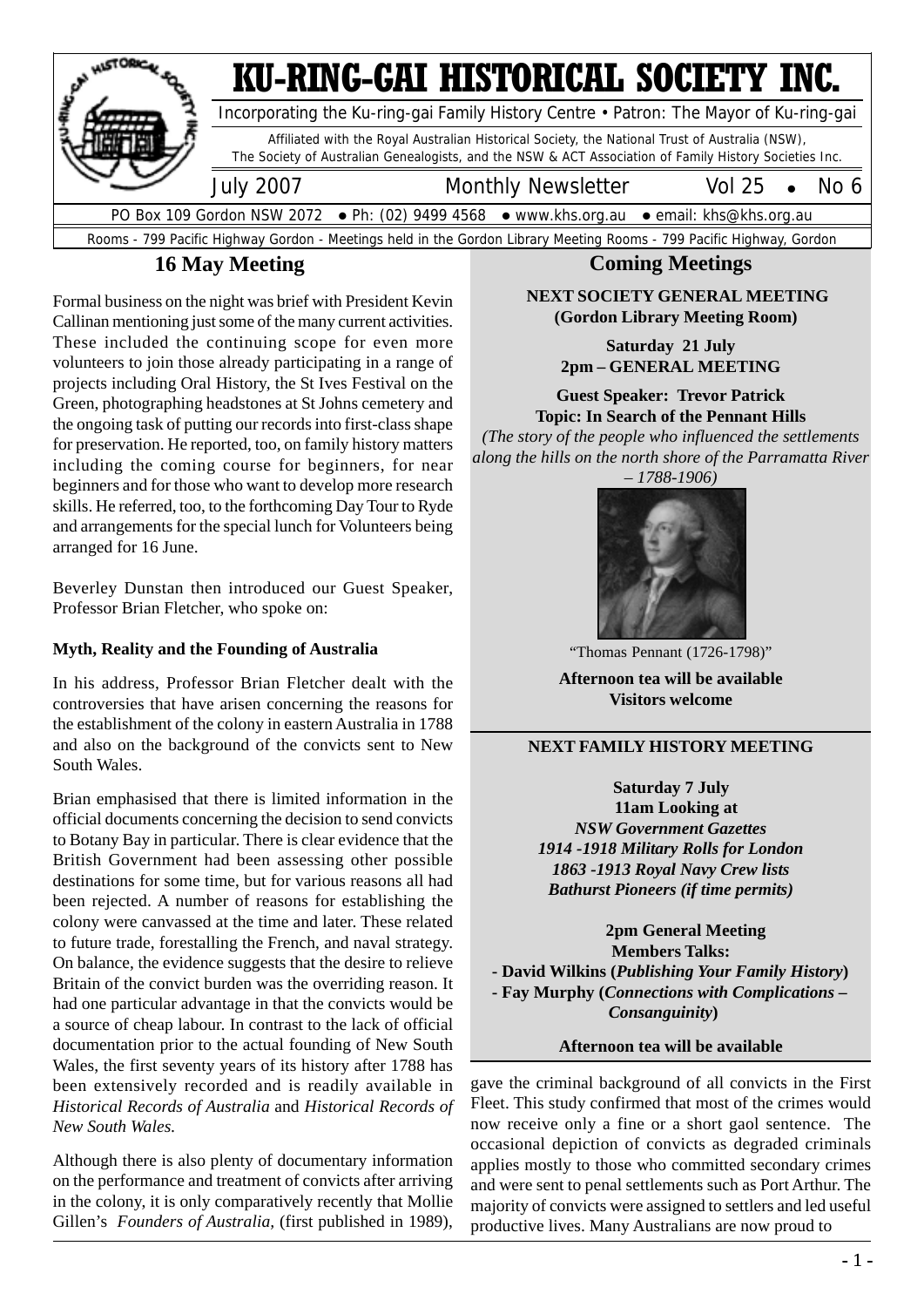boast a convict ancestor whereas, as recently as fifty years ago, convict names were sometimes erased from historical records.

Brian concluded by referring to the changed attitude to the settlement itself which has recently been designated by Aboriginal activists and their supporters as an invasion. He also noted the differing interpretations by historians of the relations between the settlers and the Aborigines as emphasised in the current 'history wars'. This type of dialogue between past and present is likely to continue and hopefully will gradually explode past myths and establish an agreed reality.

 *- based on notes taken by Don Fifer*

#### **Thank you Ryde**



*St Anne's Church at the Ryde Village with the old Courthouse in the foreground (photo – Elaine Turnidge)*

The Society's Day Tour to Ryde on Sunday 20 May was, according to all reports, thoroughly enjoyed by our members. Ryde, as we know, played a significant part in the very early days of the colony and echoes of those days remain after over 200 years. We are grateful to our sister Society, the Ryde District Historical Society, for giving their time to tell of Ryde's history and for showing us many historic buildings and places of interest. Beyond that, Ryde members were extremely hospitable in providing us with morning and afternoon teas beyond compare. Thank you, Ryde.

#### **Quiz**

1. Where, if at all, was there an Empire Theatre in Ku-ringgai?

(a) Lindfield (b) Roseville (c) Gordon (d) not in Ku-ringgai at all.

2. What was "Noonan's Platform"?

(a) An early name for the Wahroonga Railway Station.

(b) The colloquial name for the pulpit in the Catholic Church at Lindfield when Father Patrick Noonan was the priest. (c) The platform from which Lindfield's eccentric Mick Noonan harangued the Sunday crowd in the Sydney Domain in the 1930s.

#### **Pymble Turramurra Kindergarten**

The kindergarten in Handley Avenue is nearly fifty years old and is preparing a printed celebration to celebrate its birthday. It is looking for photos and stories of the kindergarten from the 1960s and 70s as well as old photos of the surrounding area of Bannockburn Road, Princes Street etc. If you can help please phone the Director on 9449-1445 or email to pymbleturramurrakindy@bigpond.com

## **Our Volunteers Thanked**

The Society is blessed to have such a large band of enthusiastic volunteers with a wide range of skills and interests. They give their time freely and gain enjoyment, friendship, satisfaction and opportunities to extend their knowledge. Though none seek thanks, all members of the Society greatly value the work each and every volunteer does not just for the Society and fellow members but for the community generally. In recognition of the important role they play they were all invited to a special informal lunch, just for volunteers, prior to the General Meeting on 16 June. Sixty or so attended and it was a great opportunity to chat and share ideas.

#### **Telling of History**

The Australian Storytellers Guild in conjunction with the National Trust is planning an eight-week course to train volunteers on presenting historical stories. "Living history presentations" are now operating successfully for school groups at Old Government House and Experiment Farm. The Trust is keen to expand the concept and see it extend to other properties, personalities and events not only for school groups but for visitors generally. We recall, for example, an excellent presentation about Ku-ring-gai's own history which was staged by a group of young "actors" at last year's launch of *Under the Canopy – a Centenary History of Kuring-gai*. The course starts on 17 September and costs \$100. Society members would be welcome to attend. Bookings to Jo Henwood (mobile 040 88 75 137. Email jo7hanna@optusnet.com.au or Vivien Ward on 9362 1383.

#### **New Cabinet now installed**

 We recently mentioned having received a cash donation to allow us to have a new cabinet made for the hallway outside our Rooms. It has now been delivered and put in place. Its purpose is to house memorabilia dealing with Australia's wartime involvements. President Kevin Callinan would be pleased to hear from anyone who has items which may be suitable for display.

#### **The "Boundary Tree"**

Recently a question arose about the precise location, date and naming of the "Boundary Tree" which Les Thorne mentioned in the Foreword to his 1968 *History of the North Shore, Sydney.* The location is believed to be adjacent to Mona Vale Road at St Ives and close to the Wildflower Garden. A trig station was nearby which in earlier times marked the convergence of three parishes – Manly Cove, Broken Bay and Gordon. These questions are now being researched with the help of professional surveyors and others with special knowledge of relevant past events. We expect a report shortly.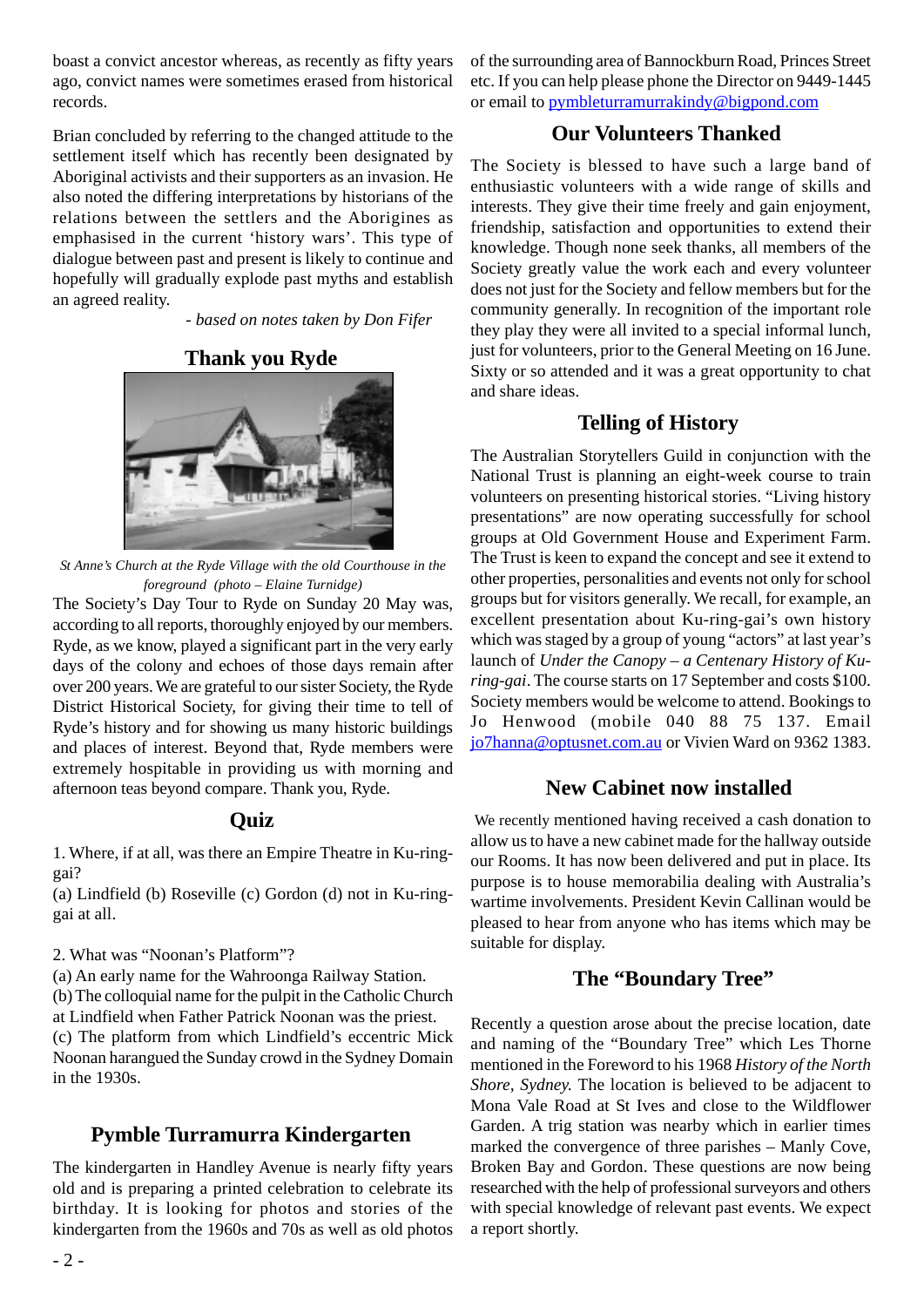## **Recent Acquisitions**

## **Member Profile**

The following are some of the recent additions to our Collection.

*Thanks Girls and Goodbye – the Australian Women's Land Army 1942 1943* - (Sue Hardisty). Penguin Books (1990). 230 pages. Indexed.

*Great War Memorabilia – Stan Cork and Win Turnbull.* Their letters and postcards to and from home during WW1. Arranged by KHS members Ken and Gwen Knox [Gwen is of the Cork family]. (April 2007).

*The History of Granville – 1919* (Thomas Fowlie). Published by the Granville Historical Society (2001). 196 pages. Indexed.

*The Port Phillip Almanac and Directory for 1847*. Compiled by J J Mouritz and printed by the "Herald", Little Collins St.

*Genealogy Research Outline – Germany*. Family Search – Uniting Families.

*GRAMMAR – A History of the Sydney Grammar School 1819-1988* (Clifford Turney). Sydney Grammar School in association with Allen and Unwin (1989). 490 pages. Indexed.

## **What's in a Name?**

Perhaps someone has already done it but if so it has not been well publicised.

When researching our local history there are many confusions caused and no doubt errors made because districts on the north shore of Sydney which now carry a familiar name such as *Lane Cove*, often used to be known by some other familiar name. *Lane Cove*, for example was part of what was *Hunters Hill*.

The other day we were collecting information about our early local post offices (using Les Thorne's *North Shore* book as a starting point) and read that before the 1850s all the mail for this side of the Harbour had to be obtained from the GPO in Sydney. From the late 1850s things improved and mail could be had from *St Leonards* – but it was not really *St Leonards*. It was really *North Sydney* because today's *St Leonards* was then known as *North Sydney.* Or was *North Sydney* known as *St Leonards*?

Then, in 1860, mail could be got from *Lane Cove* Post Office but it was not really *Lane Cove* as we now know it because *Gordon* was called *Lane Cove* back then. By 1879 our *Lane Cove* Post Office had to be renamed the *Gordon* Post Office because mail was mistakenly being sent for collection to another *Lane Cove* Post Office about eight miles away.

This is all very clear isn't it. A handbook listing all the names with a brief story of the boundaries of each and how each was named and when and why, together with any earlier name or names, would be extremely handy. We will not hold our breath but maybe someone can help. Maybe.

#### **Peter Bidencope**

Peter joined the Society in 1990 and is always helping behind the scenes quietly, reliably and efficiently. He is possibly best known to many as the man who handles our microphones and tape recordings at General Meetings. Amongst his many other talents, however, is having an extremely practical mind when it comes to fixing "things" as well as capable hands that



can make "things" work when they break down. Peter spent his early childhood on his father's grazing property near Coonamble and, aged 8, began as a boarder at Lochiel Junior Grammar School then operating in Kardella Avenue, Killara. He became a boarder at Knox, but when his father died the family moved to Killara, and Peter became a day pupil. After obtaining his Leaving Certificate he worked in

the manufacture and sales of heavy-duty electrical switchgear

– especially of radio receivers and radiograms.

In 1955 he did a two year training course in England with Mullard Limited, then Britain's largest manufacturer of electronic valves and picture tubes. In 1960, back in Australia, he changed from electronics to building materials with CSR as Personal Assistant to the General Sales Manager and compiled a seven-volume Products Manual for management and sales staff. This was followed as an architectural sales representative with the responsibility of promoting the Company's products to private architects, engineers and specialist consultants. In 1980 he joined an Australian Trade Mission to promote the Company's products in Saudi Arabia.

Early retirement opportunities were being offered by CSR in 1982 and Peter joined a smaller concern, Swan Products, for almost five years before "tapering" off into full retirement. This gave him more time to follow up private interests, hobbies and some voluntary work.

Peter has a long-term association with the Killara Congregational (now Uniting) Church since school days in 1936 and he married Judy Kingsbury there in 1959. They settled into their St Ives home and raised three sons. For many years he has been responsible for most church maintenance matters, including electrical, organ and sound systems.

After sighting an incorrectly dated historical photograph some twenty years ago, Peter contacted our Society and soon became a member. An interest in photography led Ku-ringgai historian, Margaret Wyatt, to ask him to take photographs of properties in Gordon and St Ives which faced likely demolition. He soon noticed that the Society had problems with its sound equipment and offered help. He has since operated this equipment for us. For a period he also served on the committee and, being a practical hands-on individual, has been a *Mr Fixit* for the Society whenever "fixing" of furniture or anything else was needed. He has also constructed special items of equipment and refurbished display cases.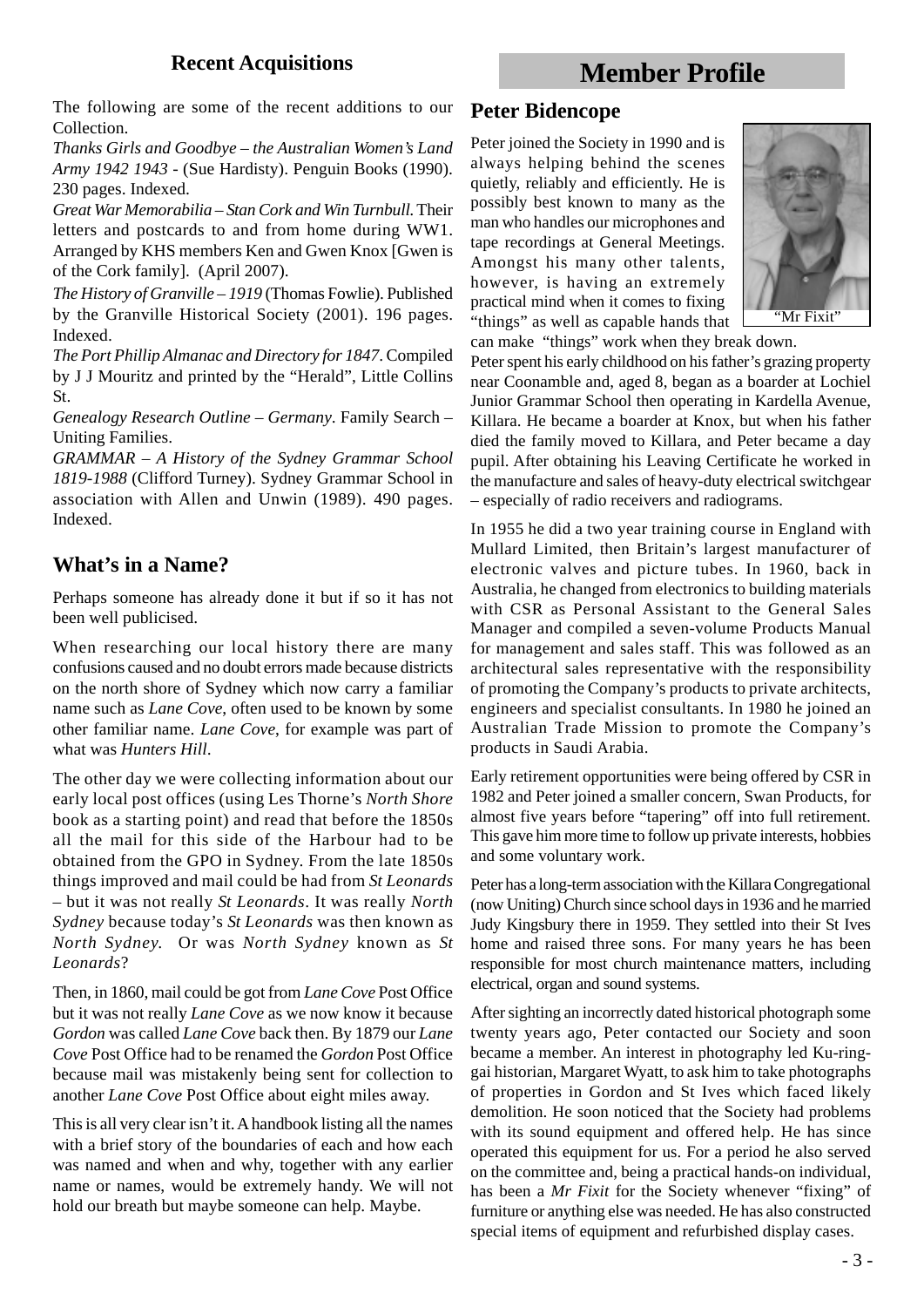# **History Notes**

## **Leonora**

The name *Leonora Windsor* stands out in the list of those who received the first land grants in Ku-ring-gai before 1857 because she was the only woman. This naturally excites curiosity about her – a curiosity given added impetus when it is learnt that Leonora was the great great grandmother of Ethel Anderson of the Turramurra Wall Painters group (see our June Newsletter).

It turns out that Leonora was Dutch-born in about 1767 as Leonora de Yongh. She married Samuel Bridgeman Windsor who came of a wealthy English family. Samuel's cousin, the seventh Earl of Windsor, had been Governor of Jamaica and this led Samuel to settle on the Island of St Vincent where he became Judge Advocate. On his death, the widowed Leonora moved to Brussels but found it too cold and came to Sydney in the very early 1830s (no record of the arrival has been found) with her two married daughters, Leonora Bannatyne and Harriett Woodhouse. She initially lived with Harriett and her daughters in Lavender Bay. Unfortunately Harriett's husband, Dr Thomas Woodhouse, did not take kindly to colonial life and returned alone to England. Though well connected and not completely impoverished, Leonora felt it essential to earn income and, in company with another, established a brickworks. More will be said of this "another" shortly.

The brickworks was on the north side of the harbour and flourished because until then bricks had to be brought across the water. As time progressed, Leonora had a home of her own built for her by the same "another" mentioned earlier. It was next to the then new St Thomas's Church at North Sydney and she named her home *Windsor Lodge*. Though now demolished, it was still there in 1938.

It was in 1843 that Leonora purchased her 20 acre grant in Ku-ring-gai. Early on, grants had been given freely by the Governors but from 1831 could be purchased. Leonora's land had a frontage to the Lane Cove River and was on the western side of Little Blue Gum Creek near Fullers Bridge. It was later to be owned by Thomas Jenkins and now forms part of the Lane Cove National Park. This particular 20 acres was part of the 1000 acres which had been promised to our very early settler, William Henry, by Governor Bligh but after the promise was derailed by the1808 Rum Rebellion other settlers moved in.

Now to revert to the "another". Who was he?

Among the "facts" are:

1. Ethel Anderson's daughter, Bethia Foott, wrote a biography of her mother, *Ethel and the Governors' General*, in which she says the man's name was John Bryson, that he was a convict and that Leonora promised to get him a ticket of leave if he would operate the brickworks and build her a home.

2. Bethia based a novel, *Leonora – an Indomitable Woman*, on the life of Leonora in which she named the convict Arran and said there was a street in St Leonards named after him on the site of the old brickworks. There is no street of that name.

3. In *The Upper Lane Cove: History, Heritage and Bibliography* (McLoughlin and Wyatt) it is recorded that a John Brian was in occupation at what seems to have been Leonora's 20 acres c1830. No likely John Brian appears in the records as a convict or in the 1828 census.

4. *The Convict Timber Getters of Pennant Hills* (Ralph Hawkins) has *John Brine* coming to Australia as a 23 yearold convict in 1818 and working at the Government's Pennant Hills Sawing Establishment in 1821. Since then he has not been traced so could have been the occupier though not the owner.

5. Records state that a John Bryson arrived as a Bounty Immigrant from Antrim, Ireland, on the ship *Susan* in 1839 (well after John Brian's recorded c1830 occupancy) with his wife, Mary Anne, and son Gregory. He was a carpenter and a founding Alderman of Willoughby Council in 1866. 6. Records at the Land Titles Office suggest that some time after 1843, Leonora's land at Lane Cove may have been transferred to a John Bryson.

7. A document in Willoughby Library says this John Bryson bought land on the Lane Cove River where the National Park is now, then built a house and planted an orchard.

8. There is a Bryson Street in Chatswood adjacent to where a John Bryson lived diagonally over from the Uniting Church on the corner of Mowbray Road. Though brickworks were in the vicinity no mention of one at this location has been found.

So who, if anyone, *was* the "another" who teamed with Leonora in establishing and operating the brickworks? What about him is fact and what fiction?

Leonora herself seems to have died in 1851, but like other facts about her, some verification is really desirable.

 *- Max Farley*

## **Kissing Point**

In the course of the Society's Day Tour to Ryde on 20 May, we were reminded that Ryde had previously been known as *Kissing Point* because it was there that the river shallowed and boats headed to Parramatta touched, or "kissed", the bottom.

As we know, Ku-ring-gai has Kissing Point Road at Turramurra. How many realise, however, that it is the same Kissing Point and that Turramurra's Kissing Point Road was so named because it was the path, or track, to Ryde from the Ku-ring-gai area in the mid 1800s? As the booklet *Turramurra – A Special Place*, published by the Kissing Point Progress Association, puts it – "*There was much*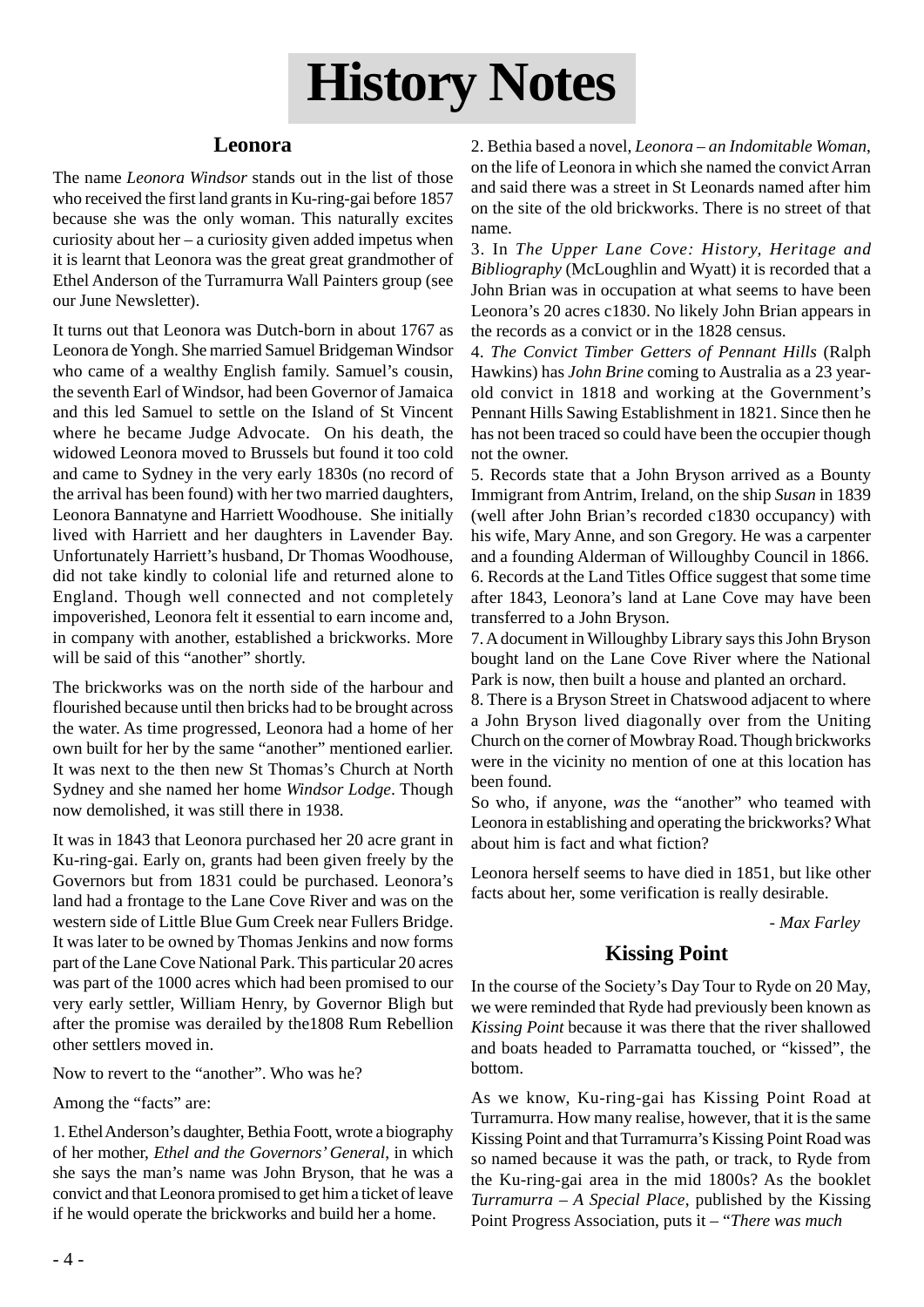*interchange between Ryde (Kissing Point) and Ku-ring-gai, and one pathway linking the two areas became Kissing Point Road, officially gazetted in 1858. A wooden bridge built across the river survived until the 1940s"*. Nowadays the road ends well before reaching the Lane Cove River.

Inevitably, either intentionally or in ignorance, the name *Kissing Point* has from time to time been locally applied to the area at the foot of Kissing Point Road. It has even been used in some street directories and appears in the name of parks and some local groups - such as the Kissing Point Progress Association itself. A proposal to officially call the lower section of South Turramurra *Kissing Point* was refused in 1958-59.

## **Pearce's Corner**

Anyone in Ku-ring-gai over the age of ten who does not know Pearce's Corner must surely have only recently arrived in the area. Mind you, even though it is in Wahroonga, Pearce's Corner is not strictly in Ku-ring-gai because Kuring-gai stops at the Freeway. Nevertheless, being, as it is, just a couple of stones' throw from Wahroonga Railway Station, we Ku-ring-gai people tend to have a proprietorial feeling toward Pearce's Corner which we hope our Hornsby neighbours can tolerate.

Why *Pearces* Corner? Yes, there was someone called Pearce who gave it his name. Aaron Pearce came from Buckinghamshire as a 25 year-old convict in 1811 and in 1835 leased land from Frederick Unwin which he later bought. It was at the junction of "Lane Cove Rd" and Pennant Hills Rd. It is possible he was actually on the land before the formalities were processed, This was not unusual in those days. He built a slab hut near the corner on the western side of Pennant Hills Rd. Aaron was a timber getter and dug saw pits on the property and planted an orchard. In 1815 he had married another convict, Ellen Holland, and there were ten children marked down to them.

Aaron died in 1849 and Ellen in 1856. The Pearce name remained in the area for many years with two sons, John and James, both having homes at Pearce's Corner on the Pacific Highway opposite St Pauls Anglican Church in 1894.

## **From our Collection**

We have many, many books, documents and records in our Collection but not all are known to members by any means. From time to time we will put the spotlight on one of them and highlight a few of the many interesting facts they contain. Doing so may even spur readers to browse further.

Our first book is *Ku-ring-gai During War* compiled by Margaret Wyatt in 1997 for the Bradfield Electorate *Australia Remembers* Oral History Project Committee. The book had its genesis in a programme sponsored by Department of Veteran Affairs celebrating the 50<sup>th</sup> Anniversary of the end of World War II. Margaret Wyatt was Council's Local Studies Librarian and an active member of the Society. Many of those who did not live through those

times little realise just how World War II dominated everyday living.

The pages of *Ku-ring-gai During War* tell us:

\* The **Volunteer Defence Corps** (VDC) is claimed to have been born in the Roseville-Lindfield district as a result of a 1938 proposal from the Roseville RSL. The VDC was made up of ex-servicemen and others aged from 45 to 60.

**\*** The **Women's Air Training Corps** was formed in January 1940 and the legendary Ku-ring-gai resident Nancy Bird Walton was Commandant from May of that year.

\* **St Ives Showground** was occupied under National Security Regulations. A number of military units operated in the area. The 18<sup>th</sup> Battalion, known as the Ku-ring-gai Regiment, spent considerable time there and built a relief map of the area.

\* **Avondale Golf Club** lost part of its course in 1942 when the Army camped on the fifteenth fairway.

**\* Air raid sirens** were regularly tested at least once each week (Usually it was the steady "All Clear" siren that was sounded rather than the warning wail that alerted residents to take cover).

\* **Searchlights** criss-crossed in the skies every night.

\* A pylon on the **Roseville Bridge** had several holes drilled into it so gelignite could be inserted to blow up the bridge should the Japanese land on the northern beaches.

\* Many people and groups made **camouflage nets** to cover the gun emplacements that were everywhere.

\* **Voluntary Aid Detachments** made up of women (VADs) were formed to give medical assistance wherever needed. All members had to have a recognised First Aid and Home Nursing Certificate. The VADs worked at the Lady Gowrie Red Cross Home at Gordon, the Neringah Red Cross Home at Wahroonga and the RAAF Station at Bradfield.

\* Ku-ring-gai residents collected money to buy a **Gypsy Moth plane** for the RAAF in 1942. It saw service in New Guinea. The plane was the  $1000<sup>th</sup>$  Moth built by De Havilland and named the *Too Tool* (Aboriginal for "bird").

\* **Munitions factories** making parts for precision instruments were set up in a home at 93 Braeside Street, Wahroonga and opposite the Greengate at Killara. The staff was mainly young women.

## **The Bancroft Highway**

In our June Newsletter we told of the foresighted Eden Babbage who became known in his day as *The Father of Roseville*. Even visionaries can be wrong as the following quote shows:

*"I may mention also that Bancroft Avenue (Roseville) is destined to become in the near future to be the main road leading to Middle Harbour, over the water by a causeway and small bridge."*

- letter from E H Babbage to JC Lough of Ku-ring-gai Council (24 May 1921)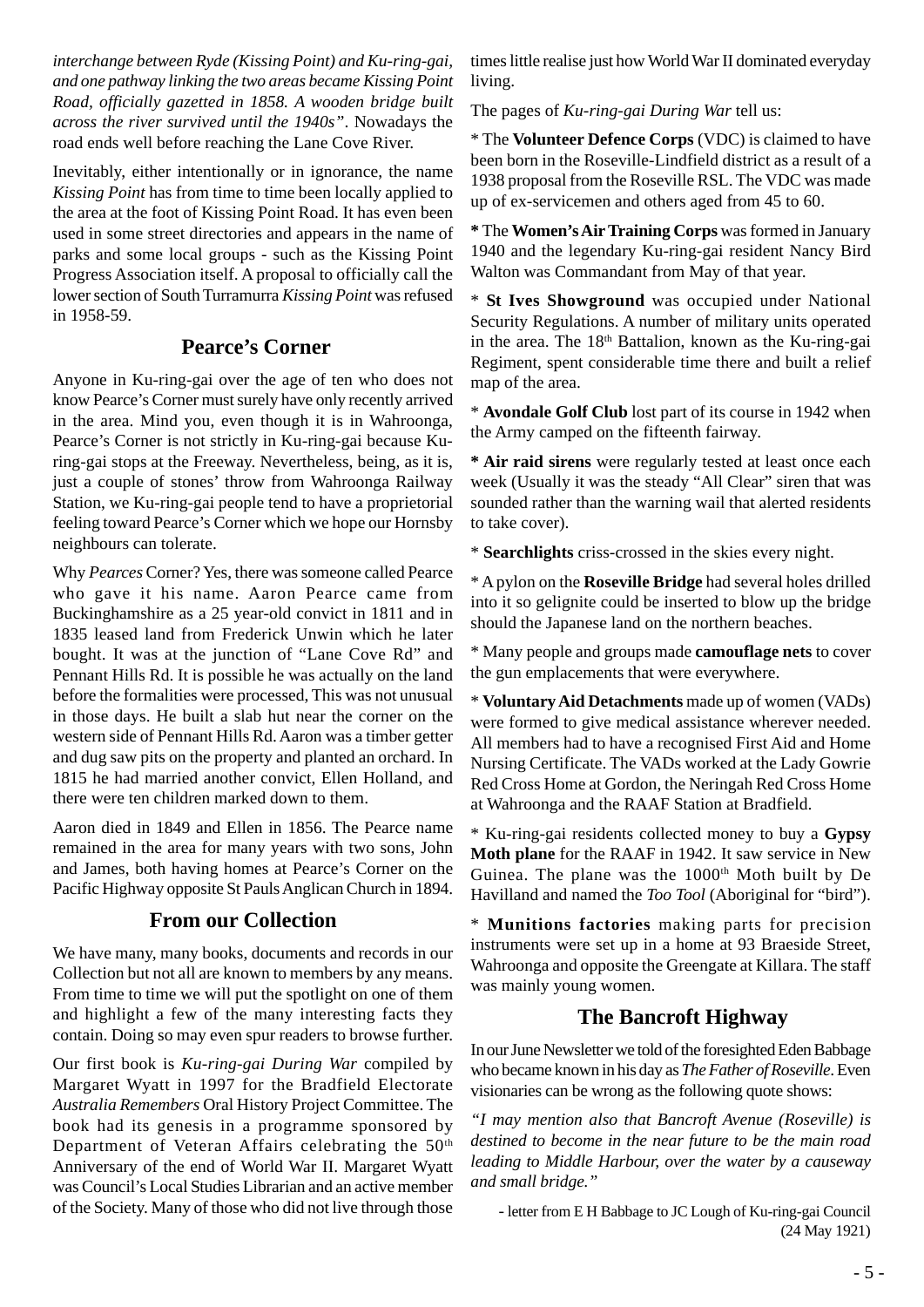

## **2 June Meeting**

#### **11am Session.**

21 members were present at this session on Cemeteries. Jo Harris described the **Harleian Society** in London and its members' visits and collections of pedigrees from families and published them in a book "*The Visitation of London 1663-1664*". She suggested it could be the origin of the UK Society of Genealogists!

**Cemetery transcripts** are available including Bathurst, Rookwood, Waverley, Campbelltown, Camperdown, Cootamundra, Glen Innes, Hill End, Illawarra, Liverpool, Maitland, Newcastle, Orange, Shoalhaven, Sackville, and more.

The **Dern Index** was compiled by Mr and Mrs Dern who visited many country cemeteries and collected indexes available from headstones.

#### **2pm General Meeting**

#### **Reports**

Chairperson Jo Harris spoke to the 34 members present on the following

*Murrin Transcripts* reminder - NSW births to 1906, marriages to 1946, deaths to 1976.

*RAHS Journal* - article on Frederick Campbell of Yarralumla. *Turramurra Memorial Gates* – new book available.

*The Huguenot newsletter* has a list of members' interests. *Victoria BDMs* - revised access policy comes into effect later in 2007. Restriction periods on public access to birth and change of name records will increase from 75 to 100 years. CD and microfiche products containing records that are in breach of the 100 year restriction period will no longer be available for purchase. These include the Edwardian Index 1902 to 1913 and the Great War Index 1914 to 1920. More information on www.bdm.vic.gov.au and in the June issue of 'Australian Family Tree Connections' magazine.

*Queensland BDM "historical" indexes* (1800-1929) will be online in the next few weeks. No firm date has been announced. It has not yet been said if there will be a charge. More details will be on www.justice.qld.gov.au/bdm

#### **Books**

A number of recently obtained books were tabled for members to look at.

#### **Members' Reports**

A speaker at SAG seminar on *City of Sydney Archives* stressed the importance of Assessment Books available in Town Hall House, 456 Kent St. An appointment is necessary. The *Museum of Sydney* has an exhibition of prints and paintings of Old Sydney.

*Members Interest* and *Shipping Arrival* forms are available for completion.

*Maitland FHS* has photos of headstones available.

#### **Guest speaker**

John Jewell gave a fascinating and entertaining talk and Powerpoint slide show on the problems and pitfalls of his family research.

After retirement in 1991, John decided to do family history research to leave something behind about his family's origins. He started with a few certificates then found a 13 year-old letter at SAG from an American cousin seeking contact. John's great-grandfather had come from America having heard that NSW had a dry climate. Sadly he died after 6 months in Goulburn. John's great-grandmother was left with small children. She returned to Sydney and married another passenger from their ship.

John tracked down his US cousin and her brother. Ultimately they all met and John was given two letters written from Australia by John's great-grandfather to his young daughter who had to be left behind in America.

John and his wife Helen also went to the Shetland Islands where her people had originated. He met a man whose father used to fish with Helen's grandfather. Helen's grandmother was second housemaid to Lord Hopetoun when he was Governor of Victoria. She later became a children's nurse at Government House, Sydney, where she married.

After all the information was assembled, John described his decisions on selecting a family history program, what paper to use for printing (Reflex Archival Paper V, alternative high gloss white Nova) and how many copies of the book to print. His immediate family received a publication in two volumes plus a DVD/CD back-up. Family members across the globe received smaller versions as 'thank you' for their input.

A vote of thanks was given by Chris Radford.

The book raffle was won by Ken Knox who chose Les Thorne's *"A History of the North Shore from 1788 to the Present".*

*- this report is based on notes by Stella Green*

## **Well said Christine**

Our member, Christine Edwards, had these words in a letter to the Editor published in the June issue of *Family Tree Connections*.

*"… I have been a member of the Society of Australian Genealogists and also the Ku-ring-gai Historical Society for some years and recommend that all researchers join a Society. Societies enable us to make connections, friends and even (as I did) discover long lost cousins….."* We could not have put it better ourselves.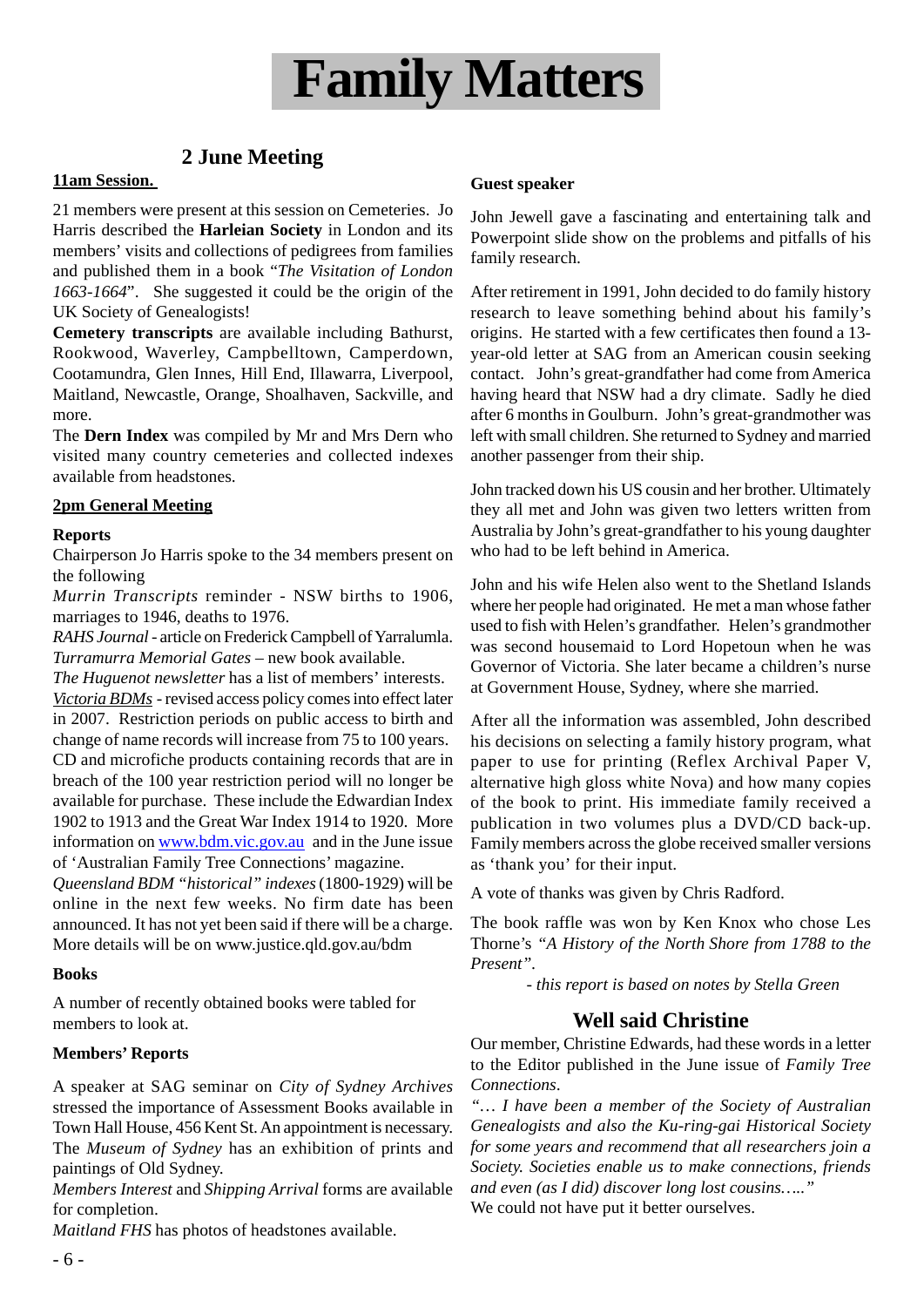## **Some Sites to See**

The following **Shipping Websites** are recommendedand can lead to a lot of information in areas you may not have thought about.

*\* Convictions and Mariners* and *Ships in Australian Water* Easiest access for both these sites is to type the title into Google, or enter through the **State Library of NSW Family History site / Shipping** - previously highly recommended in the Newsletter.

\* www.yesteryears.co.nz/shipping/passlists for those interested in New Zealand passenger list 1800 - 1900. Also has some ship pictures.

\* www.members.optushome.com.au/lenorefrost/shipslog. html If you have trouble opening this page type 'ships log' into Google and it will take you to the site without any trouble.

\* Australian Maritime Museum www.anmm.gov.au. Click **Collections and Research** then **Vaughan Evans Library**. Select **Research guides** for access to a series of shipping related subject guides.

#### **\* Two other general sites** of interest are:

www.simonknott.co.uk When the page opens, click on the photograph to get to his 'Home Page' if you have an interest in finding photographs of churches in Norfolk and Suffolk. www.cityofsydney.nsw.gov.au Click **About Sydney** and then **History and Archives** and follow the prompts to your area of interest. *- collated by Lyn Done*

#### **What about James Cherry?**

Cherry Street in Turramurra is said to be named after an orchardist, James Cherry, who lived there. He is listed in Electoral Rolls and Directories between 1859 and 1875 but his birth, death and family connections have proven hard to pin down. Has anyone researched the family or come across his name? Are there any descendants to be found who may throw light on him? Any information to the Editor would be welcome.

## **Family History Course starts on 13 July**

The new 8-week "hands-on" Course starts at 10.30am on Friday 13 July. These are for people (not restricted to members) keen to know how to go about researching family history. They have proven very popular. The Course will run on successive Fridays, finishing each day at about lunch time though experience has shown that the enthusiasm of those present sometimes results in informal discussion running on past that time. Assignments will be set each week. The cost is \$80 and this covers Lecture Notes. There are still some vacancies – please call Jo Harris on 9489 4393.

## **AFFHO 2009 Congress**

A note for your diary. The 2009 Congress of the Australasian Federation of Family History Organisations is set for Auckland on 16-29 January 2009. Its formal title is the  $12<sup>th</sup>$ Australasian Congress on Genealogy and Heraldry. It would be worthwhile to pay a visit to www.affhocongress2009.org. It shows that planning for the Congress is already well under way.

# **Built Heritage**

#### **Roseville's First Church**



This year the Uniting Church at No.7 Lord Street, Roseville, celebrates its centenary. This was Roseville's first church.

On 8 July 1907 a number of parishioners purchased the land from George A Winzer, who had bought just over 46 acres from Anne Archbold. These parishioners were Percy Newman Slade, Ernest G Hayes, George Hough, William Leithead, Robert S Callaghan, Howard Fleming, Samuel B Dowsett, Samuel P Woodford, Robert W Dawson, Francis RM Vickery, Frederick T Mason, Horatio J Currell and Percy C Raggatt.

*The Sydney Morning Herald* of 10 September 1907 reported:

"A commencement has been made in the erection of a new church close to the Roseville railway station. … it promises to be an important addition to that rising suburb, from the fact that its picturesque outline will stand out unobstructed by other buildings. The church is being erected by the Methodists of that district, designed to accommodate a congregation of 140 persons. … The style of architecture is based on the 'Early English', with modifications to suit the climate, principally in the treatment of the gables and eaves, which are to overhang considerably. The structure is of brick on stone foundations, with a judicious use of stone in the construction of the buttresses. The roofs are to be covered with tiles, and a distinguishing feature of the main roof will be an hexagonal turret that will greatly add to the general effect. The plans were prepared by Mr. William Slade, architect, and the builders are Messrs. H. Dengate and Son."

William Slade was a half-brother of Percy Newman Slade and in 1914 was the architect for the Methodist Church in Tryon Road, Lindfield. In 1907 Dengate also built the Methodist Church at St Ives, plans for which had been prepared by PN Slade.

The first service in the Roseville church was held on 8 December 1907. A number of alterations and additions were later made to accommodate the growing community. In 1935 Architect Norman McPherson was commissioned to design a new church. This was to provide seating accommodation for 250 people with extra space available for seating at least another 50. The foundation stone was laid on 7 July 1935; the builder was Roseville contractor Sidney C Molineaux. It was necessary to remove portion of the original church but the remainder served as a hall until 1989 when it was replaced.

McPherson worked on a number of churches in Ku-ring-gai; these included alterations to the Methodist Church at Lindfield, additions to the Turramurra Methodist Church and the Roseville Congregational Church, and the design of the new stone Anglican Church of St Swithun's at Pymble.

 *- Kathie Rieth*